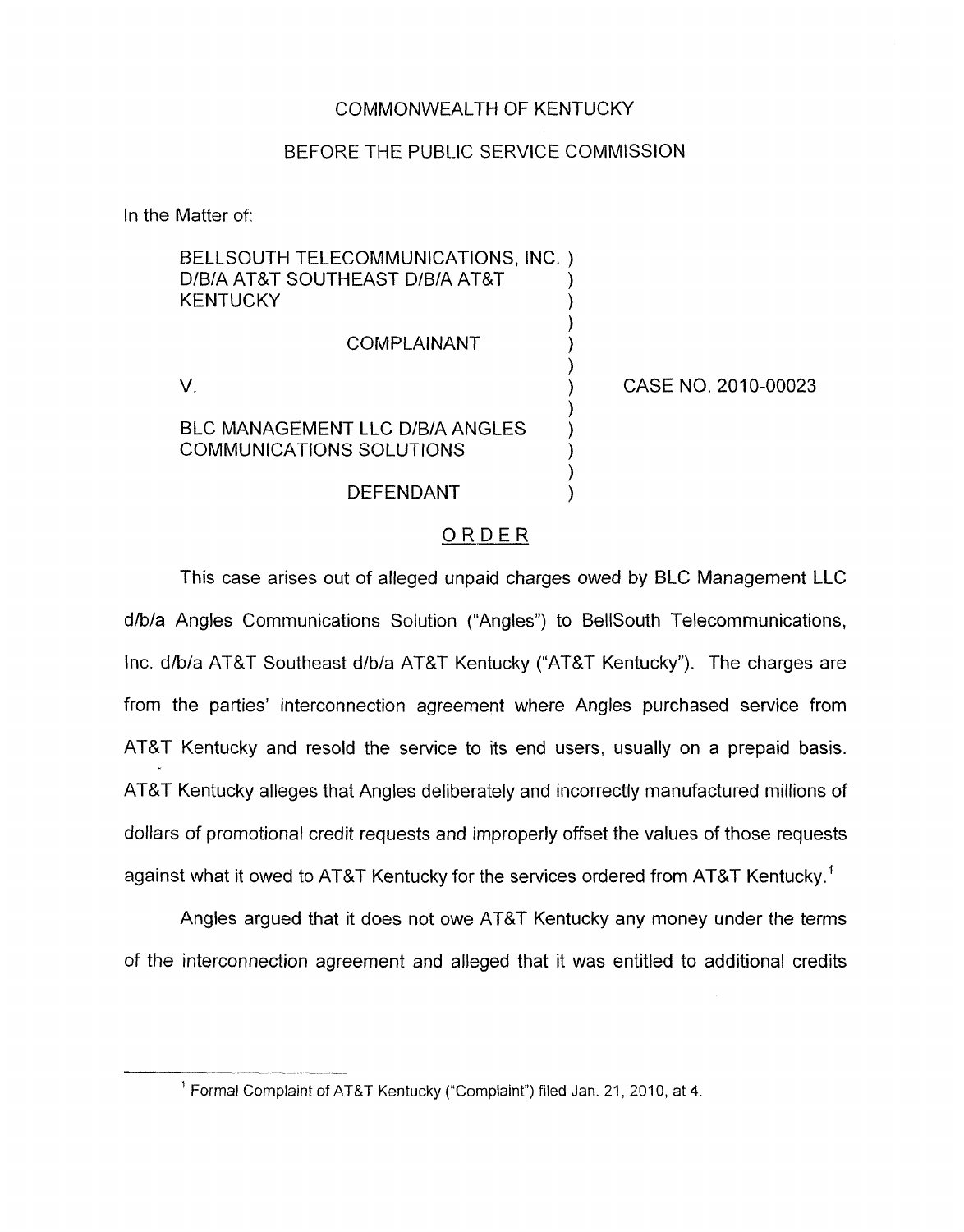from AT&T Kentucky. However, Angles is no longer providing service in Kentucky and has not replied to recent Commission Orders or notices.

In order to resolve this case, the Commission must resolve two issues: (1) Should the "cash-back" and line connection charge waiver ("LCCW") promotions be subject to the wholesale discount; and (2) Should the "word-of-mouth" promotion be made available for resale?

#### BACKGROUND

On January 21, 2010, AT&T Kentucky filed four formal complaints against four telecommunications providers. The four providers are: (1) LifeConnex Telecom, LLC f/k/a Swiftel, LLC;<sup>2</sup> (2) Angles; (3) dPi Teleconnect, LLC;<sup>3</sup> and (4) Budget Prepay, Inc.  $d/b/a$  Budget Phone ("Budget Phone").<sup>4</sup> AT&T Kentucky subsequently reached settlements with both Budget Phone and dPi Teleconnect, LLC, and AT&T Kentucky voluntarily withdrew the complaints against those two carriers.

AT&T Kentucky alleges that Angles incorrectly calculated credits for three AT&T Kentucky promotions. First, AT&T Kentucky alleges that Angles erroneously did not discount the value of a "cash-back" promotion by the wholesale discount rate.<sup>5</sup> Second, AT&T Kentucky alleges that Angles erroneously asserted that customer referral

<sup>&</sup>lt;sup>2</sup> Case No. 2010-00026, *BellSouth Telecommunications, Inc. d/b/a AT&T Southeast d/b/a AT&T Kentucky v. LifeConnex Telecom, LLC f/k/a Swiftel, LLC, filed Jan. 21, 2010.* 

<sup>&</sup>lt;sup>3</sup> Case No. 2010-00029, *BellSouth Telecommunications, Inc. d/b/a AT&T Southeast d/b/a AT&T Kentucky v. dPi Teleconnect, LLC* (Ky. PSC May 3, 2012).

<sup>&</sup>lt;sup>4</sup> Case No. 2010-00025, *BellSouth Telecommunications, Inc. d/b/a AT&T Southeast d/b/a AT&T* Kentucky v. Budget Prepay, Inc. d/b/a Budget Phone (Ky. PSC Feb. 11, 2011).

<sup>&</sup>lt;sup>5</sup> Complaint at 5.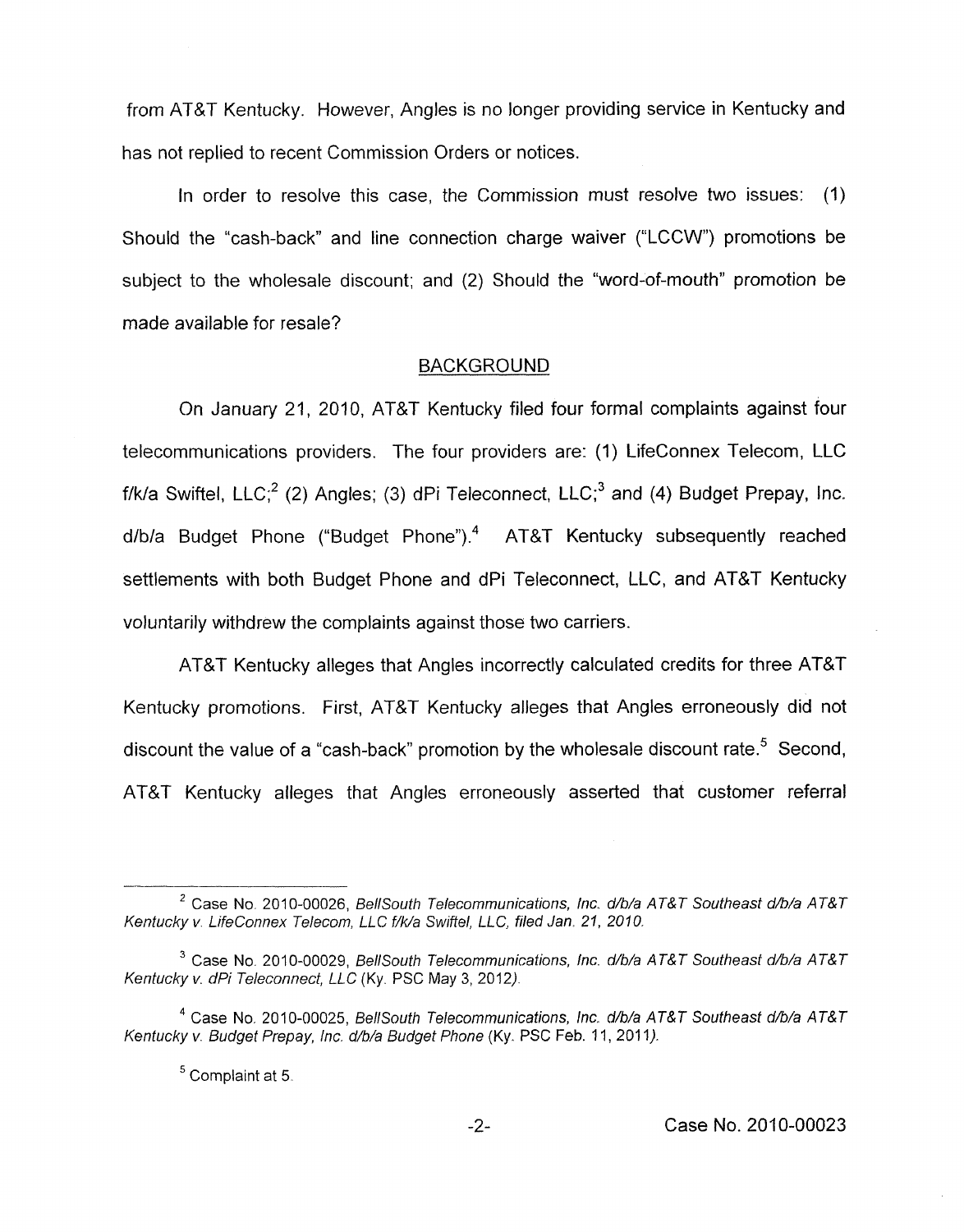marketing promotions are subject to resale.<sup>6</sup> Third, AT&T Kentucky alleges that Angles incorrectly sought a credit based on the full retail amount of the LCCVV instead of discounting it by the wholesale discount rate. $<sup>7</sup>$ </sup>

Angles, in its answer, argued that: (1) The cash-back promotion should not be discounted by the wholesale discount;<sup>8</sup> (2) The customer referral marketing program should be available for resale: $9$  and (3) The LCCW fee promotion should not be discounted by the wholesale discount.<sup>10</sup>

Angles and AT&T Kentucky agreed that the case should be placed in abeyance pending the outcome of the Commission's decision in Case No. 2009-00127<sup>11</sup> (which addressed whether promotions should be discounted by the wholesale discount) and litigation in several other states. The case was held in abeyance until July 2012, when it was removed from abeyance by motion of the parties.

Commission Staff scheduled a telephonic informal conference on July 31, 2012 to discuss establishing a procedural schedule. Counsel for AT&T Kentucky attended the conference; no representatives for Angles called in or attended the conference. Commission Staff subsequently confirmed that notice of the conference had been properly sent to Angles' listed contact.

<sup>9</sup> *Id.* at 5-6

<sup>&</sup>lt;sup>6</sup> *Id.* at 6-7.

 $^7$  AT&T Kentucky's Response to Angles Answer and Counterclaims, filed Apr. 9, 2010, at 2-3.

 $^8$  Angles' Answer and Counter-Claim, filed Feb. 25, 2010, at 4.

*Id* at 6-7 **<sup>10</sup>**

<sup>&</sup>lt;sup>11</sup> Case No. 2009-00127, dPi Teleconnect, L.L.C. v. BellSouth Telecommunications, Inc. d/b/a *AT&* **7** *Kentucky,* Dispute over Interpretation of the Parties' Interconnection Agreement Regarding AT&T Kentucky's Failure to Extend Cash-Back Promotions to dPi (Ky. PSC Jan. 19, 2012).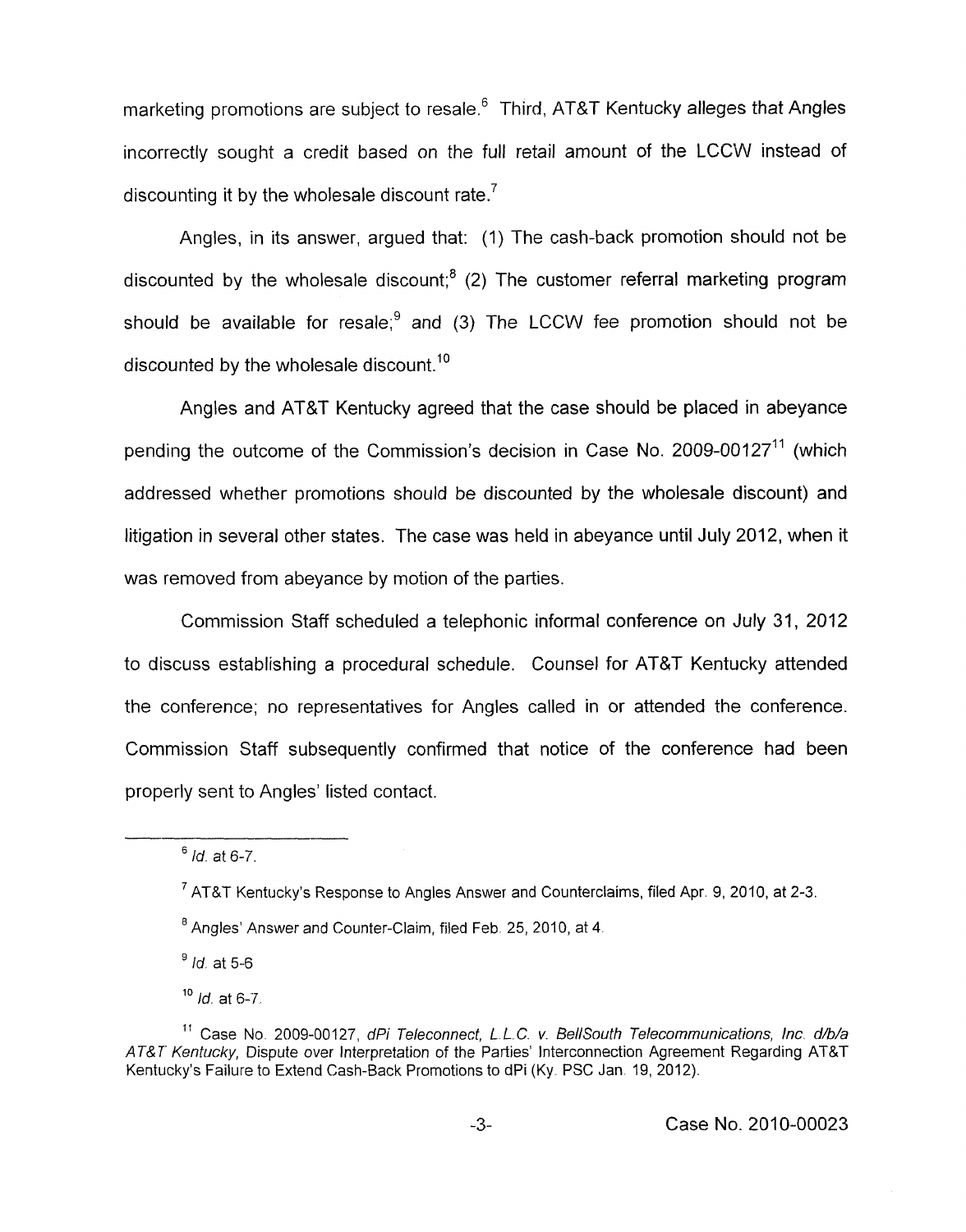On October 1, 2012, AT&T Kentucky filed with the Commission a motion for an Order finding that Angles was liable for unpaid charges, dismissing counterclaims and closing docket. On October 26, 2012, the Commission issued an Order directing Angles to file a response, within 14 days of the date of the Order, to AT&T Kentucky's motion. Responses were due no later than November 12, 2012-no responses or filings have been received as of the date of this Order.

### **DISCUSSION**

Under Federal Communication Commission ("FCC") regulations, if an incumbent, such as AT&T Kentucky, offers a promotion that lasts greater than 90 days, it must discount the wholesale price to a wholesale purchaser (such as Angles) if the wholesale purchaser's customers would have qualified for the promotional discounts had they been AT&T Kentucky customers.<sup>12</sup> AT&T Kentucky does not dispute that the "cashback" promotion and the LCCW<sup>13</sup> should be made available for resale. AT&T Kentucky, however, argues that the "word-of-mouth" promotion should not be made available for resale. $14$ 

The dispute over the LCCW and the "cash-back promotion" is whether the wholesale discount should be applied to those promotions. The wholesale discount serves to set the rate that AT&T Kentucky charges a reseller for service. For example, if AT&T Kentucky charges its customers \$16.00 for retail service, it must sell the service

Answer at 6-7 **<sup>14</sup>**

<sup>47</sup> C.F.R. § 51.613.

<sup>&</sup>lt;sup>13</sup> Under the LCCW, AT&T Kentucky waives a new customer's line connection charge if the customer ordered basic service in addition to purchasing two or more "Touchstar" features. If an Angles customer would purchase similar features, then AT&T Kentucky would have to provide the LCCW to Angles. The LCCW would appear as a credit on the bill that the carriers would pay to AT&T Kentucky for the purchase of wholesale services.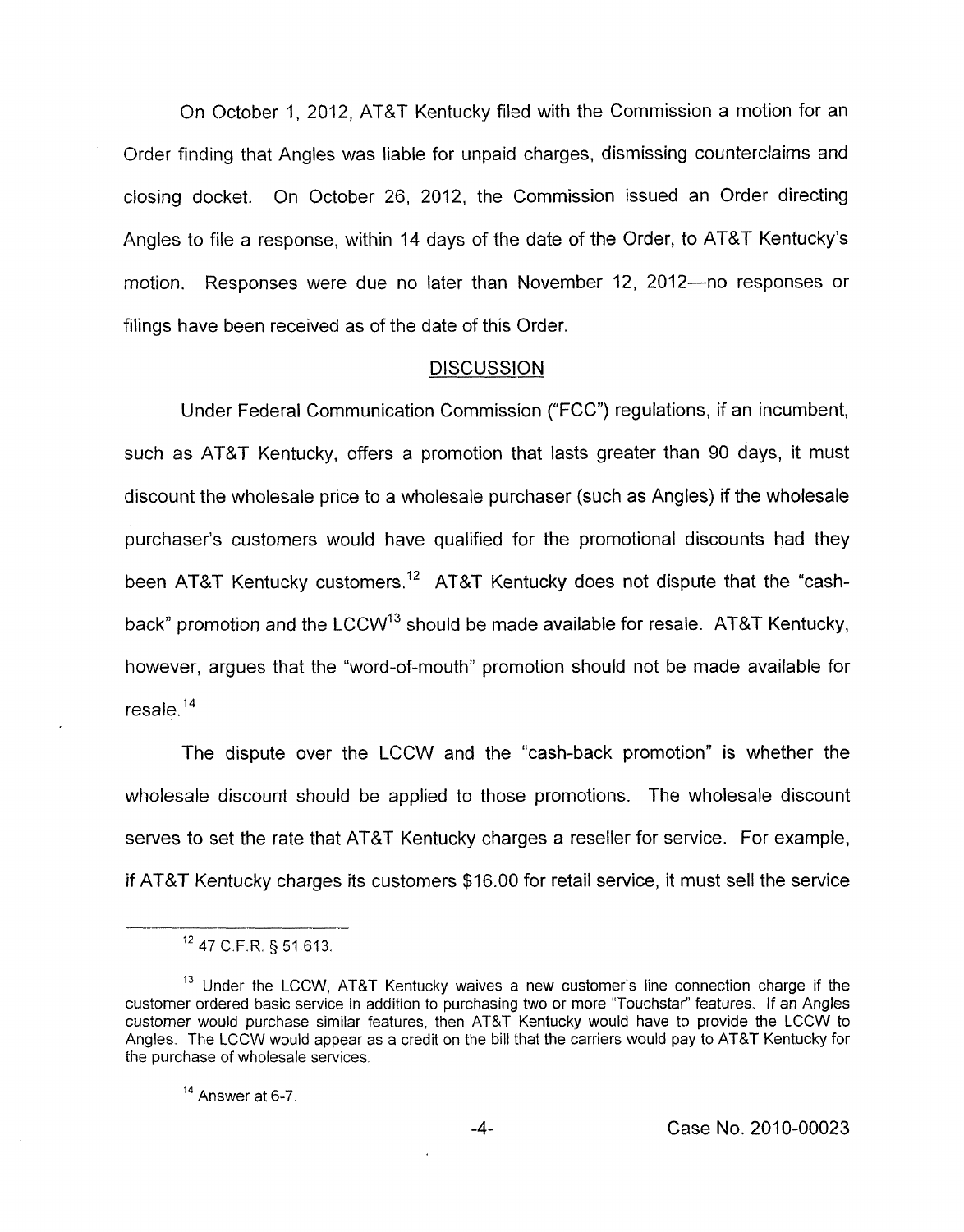to a reseller minus the wholesale discount of 16.79 percent which would equal \$13.31. In Case No. 2009-00127, the Commission determined that this discount applies to all promotions that are made available to resellers. Therefore, if a reseller qualifies for a \$50.00 promotion, it will actually receive \$41.60 of the promotion; the \$50.00 promotion minus the 16.79 percent discount. Because the Commission previously has determined that the wholesale discount applies to promotions, AT&T Kentucky prevails on the issue of whether or not the LCCW and "cash-back" promotion should be discounted by the wholesale discount.

The remaining issue to be determined is whether or not AT&T Kentucky must make the "word-of-mouth" promotion available for resale. The "word-of-mouth" promotion functions as a reward to existing customers that convince friends and family members who are not currently AT&T Kentucky customers to purchase AT&T Kentucky services.<sup>15</sup> The existing customers that convince friends or family members to purchase AT&T Kentucky services, then apply to AT&T Kentucky to receive cash or "near-cash'' offerings (i.e., retail gift card.).

AT&T Kentucky does not make the "word-of-mouth" promotion available for resale, arguing that it is not a "telecommunications service" and, therefore, not subject to be made available for resale.16 47 U.S.C. *5* 153(46) defines "telecommunications services" as "the offering of telecommunications for a fee directly to the public, or to such classes of users as to be effectively available directly to the public . . ." and 47

 $15$  *Id.* 

Complaint at *7*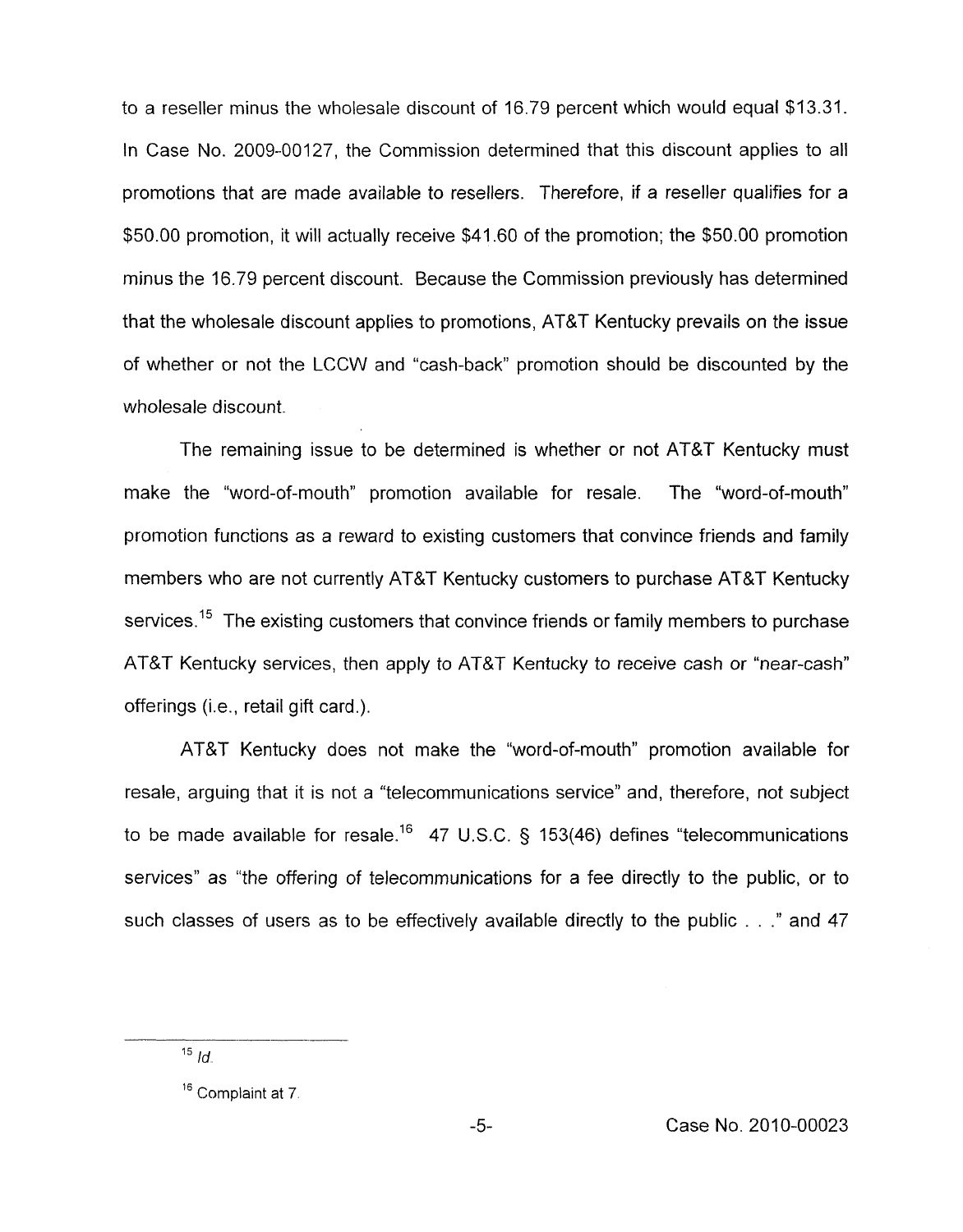U.S.C. 5 153(43) defines "telecommunications" as the "transmission between or among points specified by the user, of information of the user's choosing without change in the form or content of the information as sent and received."

47 C.F.R. § 51.605(a) provides, in relevant part that:

[A]n incumbent LEC shall offer to any requesting telecommunications carrier any telecommunications service that the incumbent LEC offers on a retail basis to subscribers that are not telecommunications carriers for resale at wholesale rates . . .

The "word-of-mouth" promotion, unlike the LCCW and "cash-back" promotions, does not require the recipient of the promotion to subscribe to or purchase any particular services to receive a promotion. It appears to the Commission that there is no correlation between the referral program and services purchased from AT&T Kentucky by the recipient of the promotion; those services may remain unchanged regardless of the number of successful referrals. The benefit received *is* directly tied to telecommunications services purchased by other customers. In this scenario, the recipient of the benefit is essentially performing as a marketer for AT&T Kentucky and that expense to AT&T Kentucky does not result in a net decrease in the price to the new purchaser of AT&T Kentucky's services. Based on the above, the Commission finds that the "word-of-mouth" promotion does not need to be made available for resale because it does not qualify as a "telecommunications service" as defined in 47 U.S.C. § 153(46).

## **CONCLUSION**

The Commission finds that on the issue of "cash-back" and LCCW promotions that AT&T correctly discounted the amount of the promotion by the wholesale discount rate.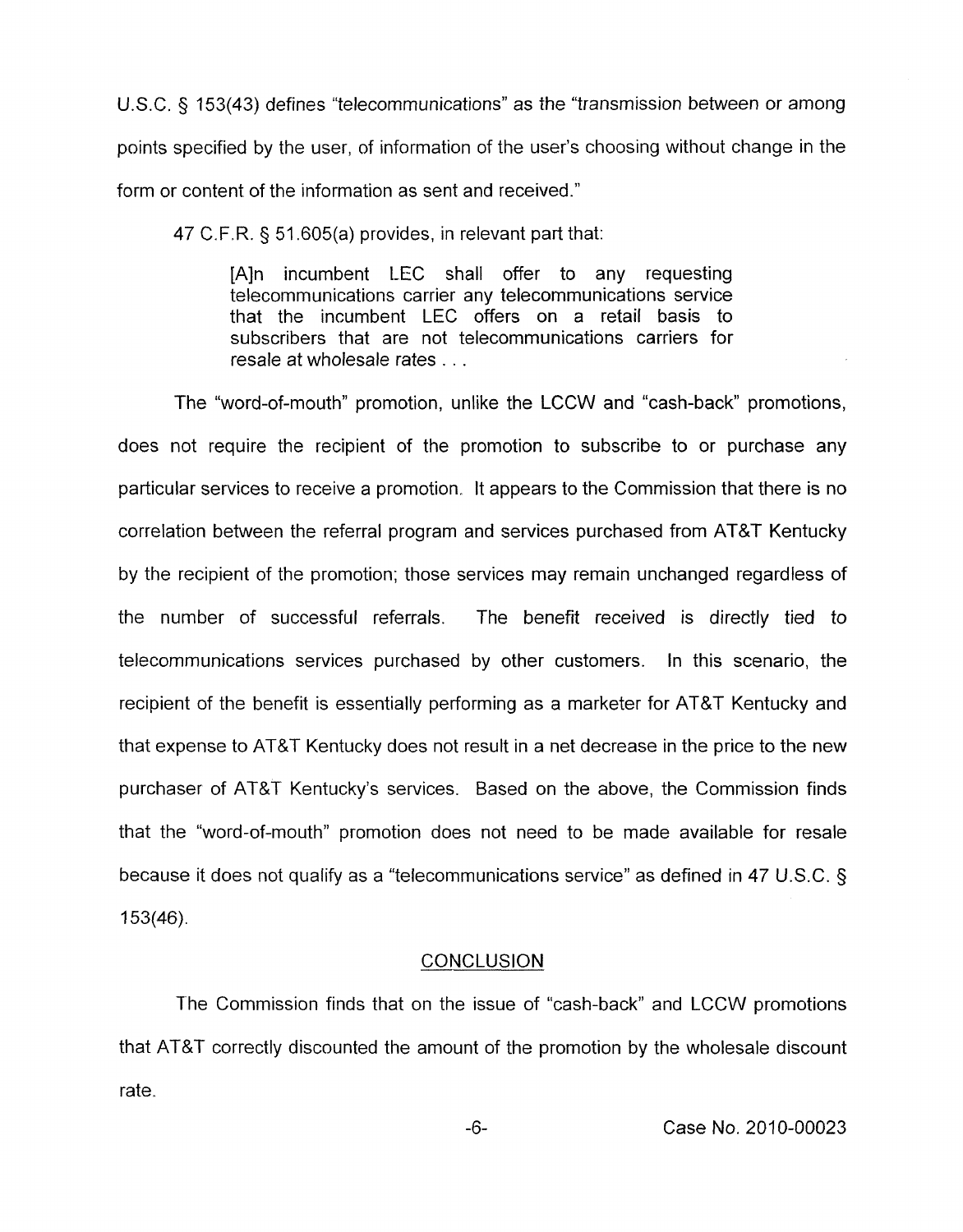The Commission also finds that on the issue of "word of mouth" promotions that AT&T has correctly restricted this promotion and not made it available for resale. Angles shall be liable for all unpaid balances to AT&T based on these decisions.

Based on the foregoing, IT IS THEREFORE ORDERED that:

1. The LCCW and "cash-back" promotions should be discounted by the wholesale discount.

2. The "word-of-mouth" promotion is not a telecommunications service that needs to be made available for resale.

3. Angles is liable to AT&T Kentucky for the undisputed balances that it withheld from AT&T Kentucky as well as the wrongfully withheld charges associated with the LCCW, "word-of-mouth," and "cash-back" promotions.

**4.** Angles' counter-claim is dismissed.

5. This is a final and appealable Order.

By the Commission



*A*  AT Executive Director

Case No. 2010-00023